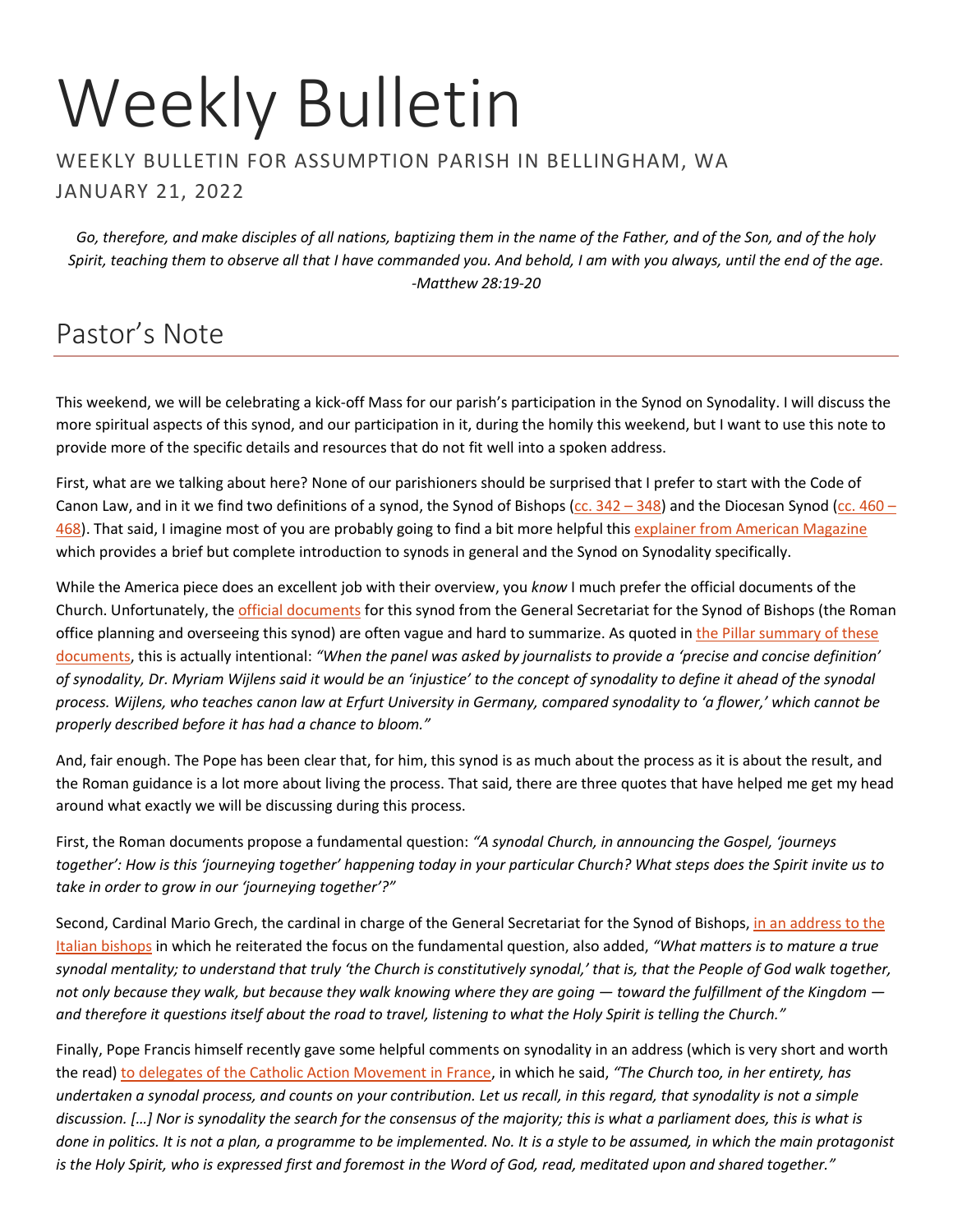Beyond these, I would be remiss if I did not include our own Archbishop's comments on this Synod, first in his homily at the [Archdiocesan opening Mass](https://www.archbishopetienne.com/synod-sunday-in-seattle) and secon[d in his column about the Synod in the Northwest Catholic.](https://nwcatholic.org/voices/paul-d-etienne/an-invitation-to-journey-together) Additionally, if you want to see what other U.S. bishops are saying about the Synod on Synodality, I foun[d this website from the Catholic University of](https://catholicproject.catholic.edu/synodality/)  [America](https://catholicproject.catholic.edu/synodality/) intriguing, in which they compile all the video statements they can find by U.S. bishops.

Finally, I would caution us all to avoid the more extreme sides of the Catholic media, which either see this Synod as the second coming of Christ himself to fix every pet peeve he (we?) has with the Church or as a tool of Satan to inject schism and modernism into the Church. Again, everything about this Synod is intentionally vague, so it is easy for anyone to project themselves onto it – and the commentaries you are seeing often say more about the reporter him/herself than the synod. If you want a commentary, you should be unsurprised to know that I recommen[d the analysis from the Pillar.](https://www.pillarcatholic.com/p/the-synod-on-synodality-could-be)

May the Holy Spirit always guide our Church!

F. Moore

# Parish News

## Meet Odalis

We wanted to make sure that we publish a picture of Odalis Herrera-Vargas, our new receptionist, so that you can recognize her should you meet her around the parish office (9:00 am to 4:00 pm on Tuesdays through Fridays). Welcome, again, Odalis!



## Northwest Catholic Collection

**The Northwest Catholic Collection will be taken up next week (Jan 29-30) at all Masses**. Through NORTHWEST CATHOLIC magazine, NWCatholic.org and social media, the Church is able to enter every home with a message of hope that the world so desperately needs, especially in this time of social separation. For this reason, NORTHWEST CATHOLIC is sent free of charge to every registered Catholic household in Western Washington. Your donation is a great way to share the gift of faith with others. Thank you for your past and continued support of this annual collection. Envelopes are in your packets and will be available in the pews this weekend for you to take home. Or you can donate directl[y here.](https://donate.seattlearchdiocese.org/nwc-donation/)

# School News

## Measure of Academic Progress (MAP)

Assumption Catholic School participates in the Measure of Academic Progress (MAP) standardized testing three times per year. The students began the winter cycle of testing this past Tuesday. All students in grades 2-8 are assessed in the areas of reading, math, and language arts, and the 3<sup>rd</sup>-8<sup>th</sup> graders are assessed in science, as well. Although the students set individual goals and are encouraged to focus on their own growth through a combined RIT score, Assumption students generally test in the 70<sup>th</sup> and 80th percentiles compared to both the Archdiocesan schools and those across the country.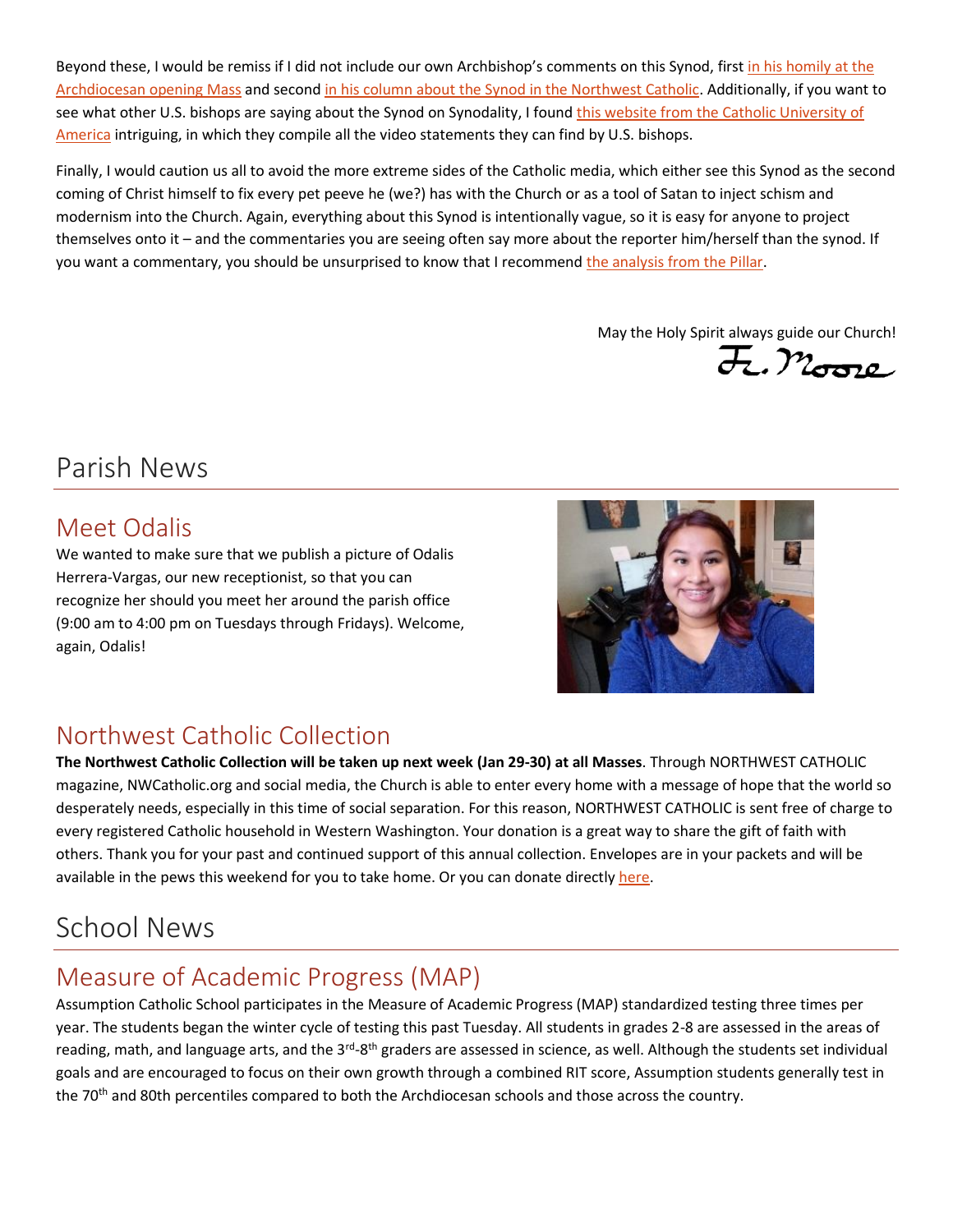## Growing Kids Auction

Assumption Catholic School's Growing Great Kids Auction and Gala will be held on Saturday, February 26th at the Bellingham Cruise Terminal. In order to allow for participation from afar, the silent auction will be available online. We are truly appreciative of your support and hope you can join us either in-person or online. Visit the school's auction website[, here](https://school.assumption.org/auction/)

# Affiliated Organizations

### Hope House

Hope House has re-opened their doors on Tuesday, January 18. They will be serving only at the door in a limited capacity.

# Upcoming

## Events

- **Saturday, Jan. 22**
	- o 5:00 pm Synod Opening Mass
- **Sunday, Jan. 23**
	- o 8:00, 10:00 am Synod Opening Masses
	- o 12:30 pm Misa de apertura del Sínodo
- **Saturday, Jan. 29**
	- $\circ$  12:30 pm Community Meal (Gym)

#### Intentions

- **Saturday, Jan. 22**
	- o 5:00 pm, Nina Sternhagen, RIP
- **Sunday, Jan. 23**
	- o 8:00 am, Bettina Velarde, RIP
	- o 10:00 am, Eduardo Cabanero, RIP
	- o 12:30 pm, Pro Populo
- **Tuesday, Jan. 25**
	- o 5:30 pm, Emma Santos, RIP
- **Wednesday, Jan. 26**
	- o 7:15 am, Myron & Annette Yeend, RIP
- **Thursday, Jan. 27**
	- o 7:15 am, Betty Lorenz, RIP
- **Friday, Jan. 28**
	- o 8:15 am
- **Saturday, Jan. 29**
	- o 5:00 pm, Charles Maynard, RIP
- **Sunday, Jan. 30**
	- o 8:00 am, Pro Populo
	- o 10:00 am, Rosalinda Flores, SI
	- o 12:30 pm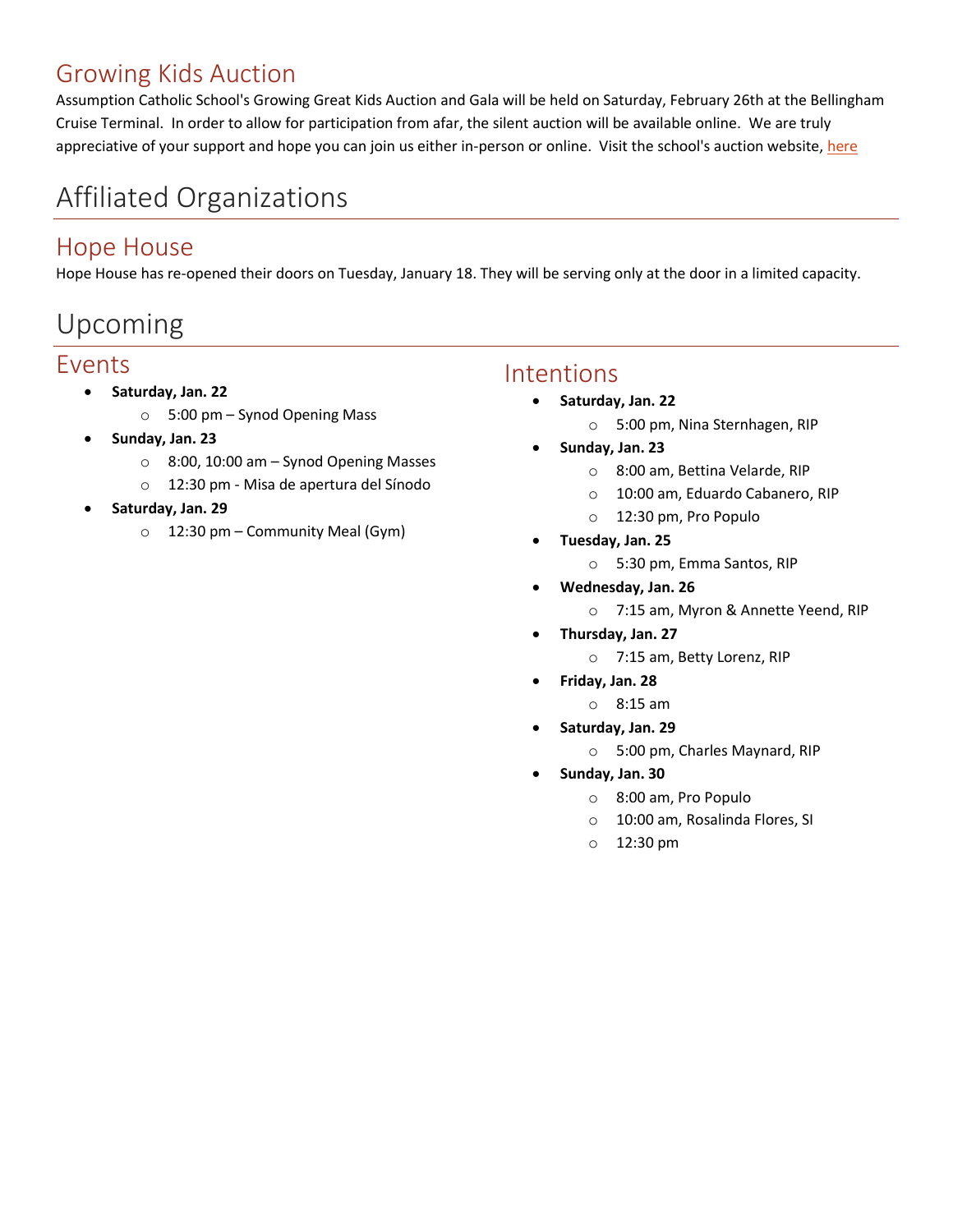# Boletín semanal

#### BOLETÍN SEMANAL DE LA PARROQUIA DE LA ASUNCIÓN EN BELLINGHAM, WA 21 DE ENERO DE 2022

*Vayan, pues, y hagan discípulos de todas las naciones, bautizándolos en el nombre del Padre y del Hijo y del Espíritu Santo, enseñándoles a guardar todo lo que les he mandado; y ¡recuerden! Yo estoy con ustedes todos los días, hasta el fin del mundo. -Mateo 28, 19-20*

# Nota del Pastor

Este fin de semana celebraremos una Misa de lanzamiento para la participación de nuestra parroquia en el Sínodo sobre la Sinodalidad. Discutiré los aspectos más espirituales de este sínodo y nuestra participación en él durante la homilía de este fin de semana, pero quiero usar esta nota para proporcionar más detalles y recursos específicos que no encajan bien en un discurso hablado.

Primero, ¿de qué estamos hablando aquí? Ninguno de nuestros feligreses debería sorprenderse de que prefiero comenzar con el Código de Derecho Canónico, y en él encontramos dos definiciones de sínodo, el Sínodo de los Obispos [\(cc. 342](https://www.vatican.va/archive/cod-iuris-canonici/esp/documents/cic_libro2_cann342-348_sp.html) – 348) y el Sínodo Diocesano [\(cc. 460](https://www.vatican.va/archive/cod-iuris-canonici/esp/documents/cic_libro2_cann460-468_sp.html) – 468). Dicho esto, me imagino que la mayoría de ustedes probablemente encontrarán un poco más útil est[e explicador de American Magazine \[ingles solo\]](https://www.americamagazine.org/faith/2021/10/08/what-is-a-synod) que proporciona una breve, pero completa introducción a los sínodos en general y al Sínodo sobre la Sinodalidad en particular.

Si bien la pieza de América hace un excelente trabajo con su descripción general, saben que prefiero los documentos oficiales de la Iglesia. Desafortunadamente, [los documentos oficiales](https://www.synod.va/es.html) para este sínodo de la Secretaría General para el Sínodo de los Obispos (la oficina romana que planifica y supervisa este sínodo) a menudo son vagos y difíciles de resumir. Como se cita en [el](https://www.pillarcatholic.com/p/synod-guidelines-urge-living-synodality)  [resumen del Pilar de estos documentos \[ingles solo\],](https://www.pillarcatholic.com/p/synod-guidelines-urge-living-synodality) esto es en realidad intencional: *"Cuando los periodistas le pidieron al panel que proporcionara una 'definición precisa y concisa' de sinodalidad, la Dra. Myriam Wijlens dijo que sería una 'injusticia' para el concepto de sinodalidad para definirla antes del proceso sinodal. Wijlens, que enseña derecho canónico en la Universidad de Erfurt en Alemania, comparó la sinodalidad con 'una flor', que no puede describirse correctamente antes de que haya tenido la oportunidad de florecer."*

Y, lo suficientemente justo. El Papa ha dejado claro que, para él, este sínodo se trata tanto del proceso como del resultado, y la guía romana se trata mucho más de vivir el proceso. Dicho esto, hay tres citas que me han ayudado a comprender qué discutiremos exactamente durante este proceso.

En primer lugar, los documentos romanos proponen una pregunta fundamental: *"Una Iglesia sinodal, al anunciar el Evangelio, 'camina junta': ¿Cómo se está dando hoy este 'caminar junta' en tu Iglesia particular? ¿Qué pasos nos invita a dar el Espíritu para crecer en nuestro 'caminar juntos'?"*

En segundo lugar, el cardenal Mario Grech, cardenal a cargo de la Secretaría General para el Sínodo de los Obispos, en un [discurso a los obispos italianos \[ingles solo\]](https://www.catholicnewsagency.com/news/249694/synod-on-synodality-organizers-want-local-stage-to-focus-on-one-fundamental-question) en el que reiteró el enfoque en la cuestión fundamental, también agregó: *"Lo que importa es madurar una mentalidad verdaderamente sinodal; comprender que verdaderamente 'la Iglesia es constitutivamente sinodal', es decir, que el Pueblo de Dios camina junto, no sólo porque camina, sino porque camina sabiendo adónde va —hacia el cumplimiento del Reino— y por tanto cuestiona mismo sobre el camino a seguir, escuchando lo que el Espíritu Santo le dice a la Iglesia."*

Finalmente, el mismo Papa Francisco recientemente hizo algunos comentarios útiles sobre la sinodalidad en un discurso (que es muy breve y vale la pena leerlo) [a los delegados del Movimiento de Acción Católica en Francia \[ingles solo\],](https://www.vatican.va/content/francesco/en/speeches/2022/january/documents/20220113-azionecattolica-francia.html) en el que dijo: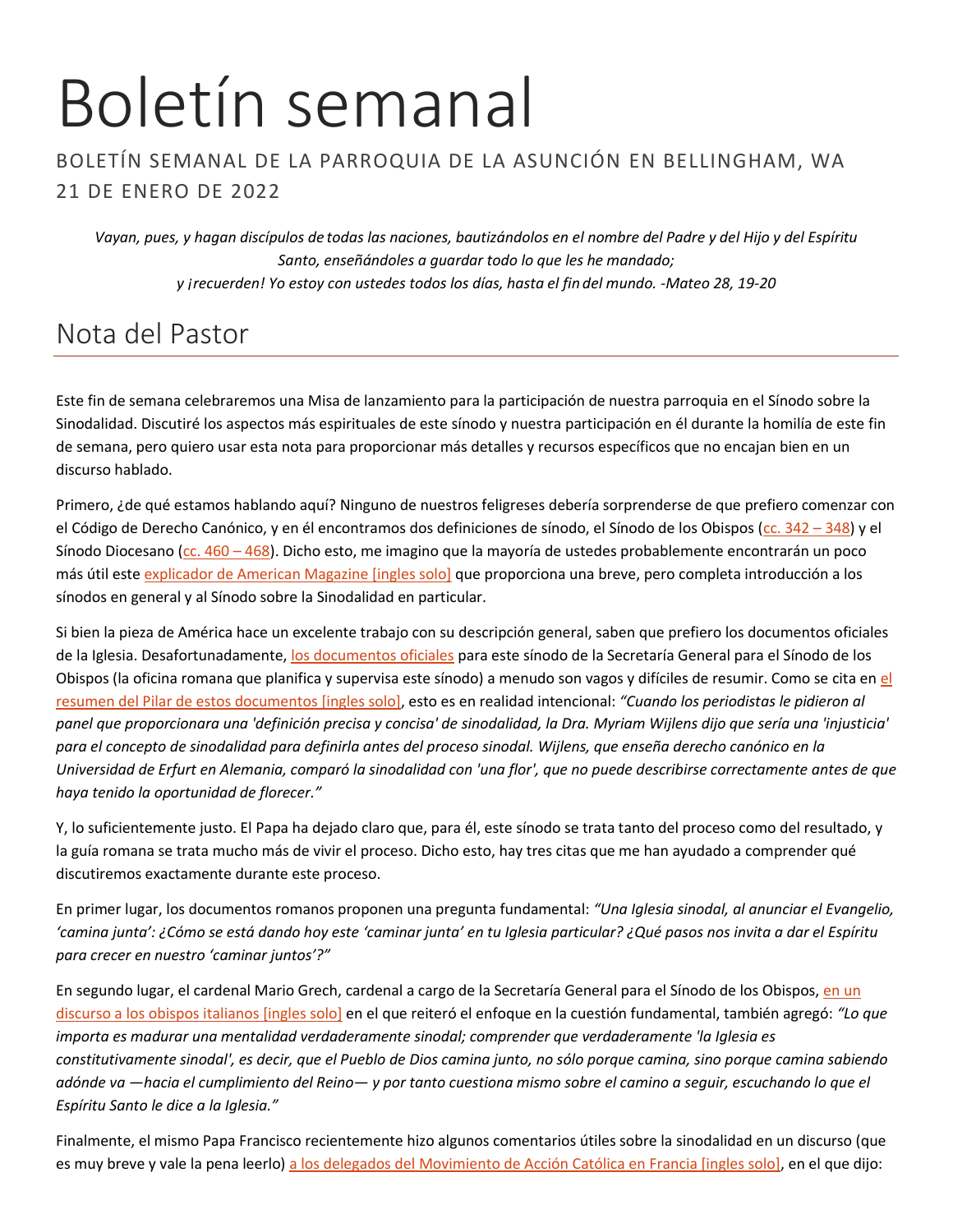*"También la Iglesia, en su totalidad, ha emprendido un proceso sinodal, y cuenta con su contribución. Recordemos, a este respecto, que la sinodalidad no es una simple discusión. […] La sinodalidad tampoco es la búsqueda del consenso de la mayoría; esto es lo que hace un parlamento, esto es lo que se hace en política. No es un plan, un programa a implementar. No. Es un estilo que hay que asumir, en el que el protagonista principal es el Espíritu Santo, que se expresa ante todo en la Palabra de Dios, leída, meditada y compartida."*

Más allá de estos, sería negligente si no incluyera los comentarios de nuestro propio arzobispo sobre este Sínodo, primero en [su homilía en la Misa de lanzamiento de la Arquidiócesis \[ingles solo\]](https://www.archbishopetienne.com/synod-sunday-in-seattle) y segundo en su columna sobre el Sínodo en el Noroeste [Católico.](https://nwcatholic.org/news/arzobispo-paul-d-etienne-f2a2bda9-f5e7-4996-80ea-ce083c7126d7/una-invitacion-a-caminar-juntos)

iQue el Espíritu Santo guíe siempre a nuestra Iglesia!<br>Caraza

## Noticias Parroquiales

### Conoce a Odalis

Queríamos asegurarnos de publicar una foto de Odalis Herrera-Vargas, nuestra nueva recepcionista, para que pueda reconocerla si la conoce en la oficina parroquial (de 9:00 am a 4:00 pm de martes a viernes). ¡Bienvenida, de nuevo, Odalis!



## Colección Católica del Noroeste

**La Colecta Católica del Noroeste se llevará a cabo la próxima semana (29-30 de enero) en todas las misas**. A través de la revista NORTHWEST CATHOLIC, NWCatholic.org y las redes sociales, la Iglesia puede ingresar a cada hogar con un mensaje de esperanza que el mundo necesita tan desesperadamente, especialmente en este momento de separación social. Por esta razón, NORTHWEST CATHOLIC se envía de forma gratuita a todos los hogares católicos registrados en el oeste de Washington. Su donación es una excelente manera de compartir el don de la fe con los demás. Gracias por su apoyo pasado y continuo a esta colección anual. Los sobres están en sus paquetes y estarán disponibles en los bancos este fin de semana para que los lleve a casa. O puedes donar directamente [aquí](https://donate.seattlearchdiocese.org/nwc-donation/) (ingles).

# Noticias de la escuela

## Medida del Progreso Académico (MAP)

Escuela Católica de la Asunción participa en las pruebas estandarizadas de la Medida del Progreso Académico (MAP) tres veces al año. Los estudiantes comenzaron el ciclo invernal de pruebas el pasado martes. Todos los estudiantes en los grados 2- 8 son evaluados en las áreas de lectura, matemáticas y artes del lenguaje, y los estudiantes de 3er a 8vo grado también son evaluados en ciencias. Aunque los estudiantes establecen metas individuales y se les anima a centrarse en su propio crecimiento a través de un puntaje RIT combinado, los estudiantes de Asunción generalmente se evalúan en los percentiles 70 y 80 en comparación con las escuelas arquidiocesanas y las de todo el país.